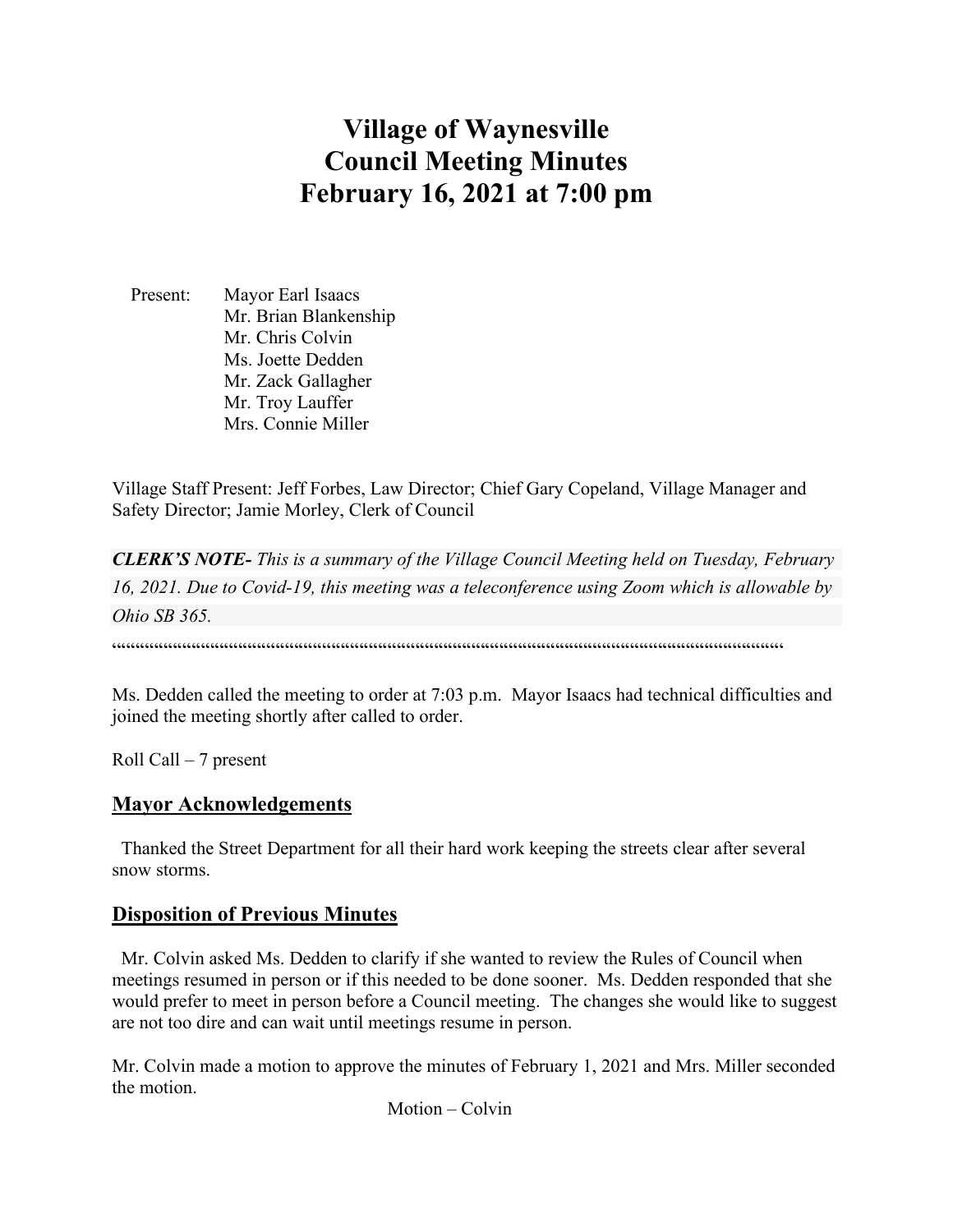| Second – Miller     |
|---------------------|
| Roll Call $-7$ yeas |
|                     |
|                     |

## **Public Recognition/visitor's comments**

 Scott Teeters, 1900 Dryden Road, Dayton, Ohio, representing DP&L stated DP&L will be changing their name in the next couple months to AES Ohio. AES purchased DP&L in 2011and has offered many opportunities to expand substations and updating systems. Employees, offices, and phone numbers will remain the same; the biggest change will be the name. This name change will be officially rolled out at the end of February and residents will see the name change on their April or May bill.

Mr. Colvin asked if the headquarters will change. Mr. Teeters responded the headquarters will now be in Arlington, VA. The old headquarters building will turn into a technology center to serve the community. Mr. Colvin followed up and asked if this will still be an American company. Mr. Teeters answered that the headquarters is still located within the US, but it is a global company.

Mr. Gallagher asked the best way to inform the residents. Further stating during this time of name change, scammers can take advantage of the situation and attempt to fraud people. It is best to ask for identification and call the company to ensure individuals are with the company. Mr. Teeters agreed that this was good practice. Chief Copeland suggested that Mr. Teeters provide him with information with the roll out of the name change and he will make a public announcement.

# **Old Business**

None

 $\label{prop:main} \hspace{1.5cm} \hspace{1.5cm} \hspace{1.5cm} \hspace{1.5cm} \hspace{1.5cm} \hspace{1.5cm} \hspace{1.5cm} \hspace{1.5cm} \hspace{1.5cm} \hspace{1.5cm} \hspace{1.5cm} \hspace{1.5cm} \hspace{1.5cm} \hspace{1.5cm} \hspace{1.5cm} \hspace{1.5cm} \hspace{1.5cm} \hspace{1.5cm} \hspace{1.5cm} \hspace{1.5cm} \hspace{1.5cm} \hspace{1.5cm} \hspace{1.5cm} \hspace{1.$ 

## **Reports**

#### **Finance**

 The Finance meeting is postponed until Thursday, February 25, 2021 at 5:00 p.m. in order to receive and review the health insurance quotes for Village employees.

## **Public Works Report**

Next meeting will be March 1, 2021 at 6:00 p.m.

## **Special Committee Report**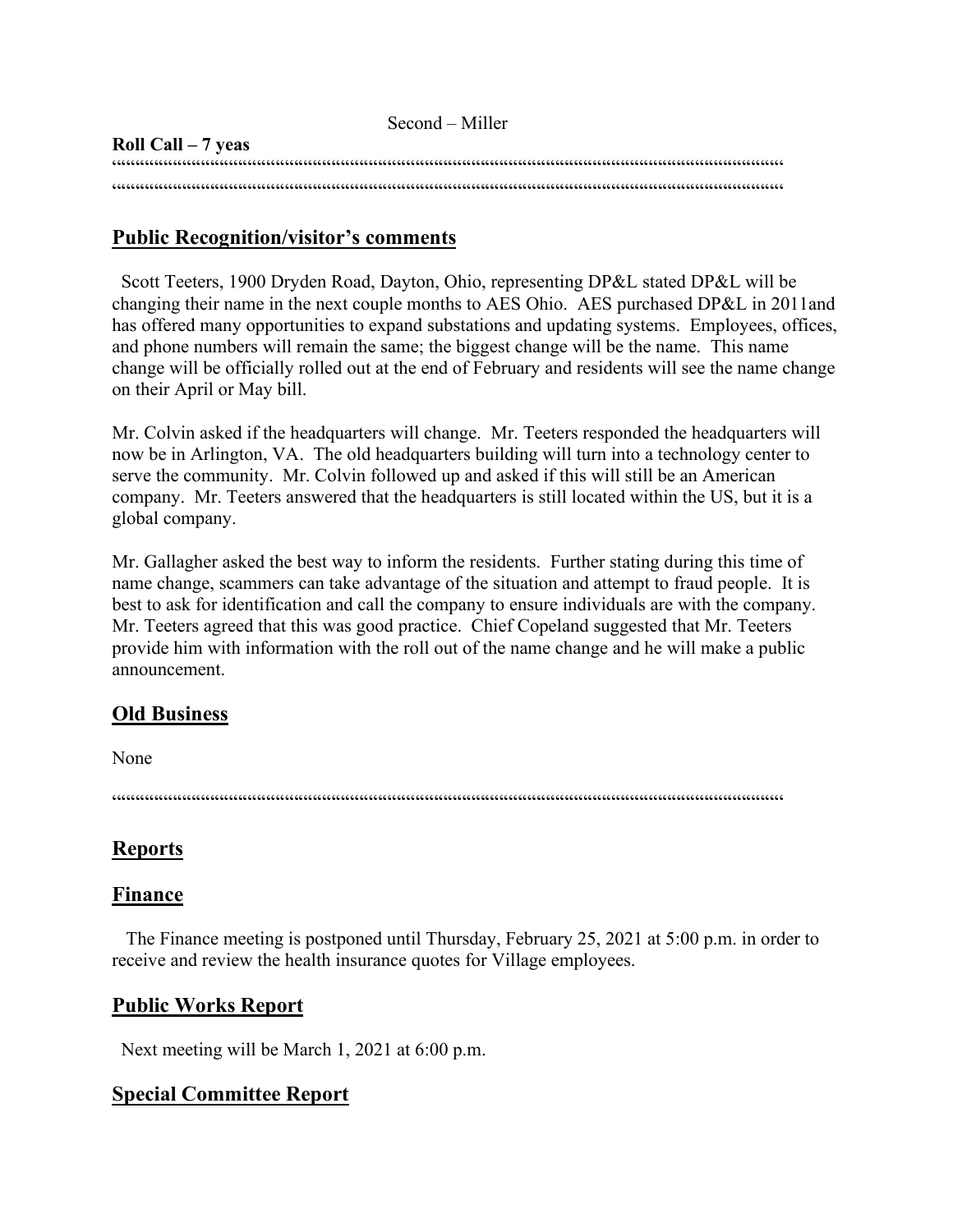None

#### **Village Manager Report**

- Waiting for the Warren County Commissioners to approve the Emergency Water Agreement.
- The water distribution station is moving along. The drainage system has been installed and sloped for proper drainage for water overflow. Unfortunately, the temporary water distribution station has been briefly closed due to a plow truck taking out the power line. Waiting for DP&L to repair it.
- Applied for Small Business Grant for Phase IV to replace water lines and repaving of Third Street for 2022. The Village applied for the OPWC Grant but was just below the acceptance line. The Small Business Grant is only available to Villages and do not have to compete with bigger municipalities.
- Provided progress photos of the new elementary school building.
- All paperwork has been submitted for the Community Block Grant with Warren County. This is for 35K to put in sidewalks along Franklin Street from Fifth Street to Lytle/Dayton Road. The Village has a good chance of receiving full funding, but offered 20% participation if needed.
- Ordinance on the agenda tonight for cellular service for a GIS tablet. This is to GPS the water system and provide a water model.
- The initial quote provided by Choice One Engineering for the Ferry Road Tower was for repainting the tower. However, after reviewing the video, the quote to repaint and rehabilitate the tower has gone up to 350K. 300K was appropriated, so another 50K to75K will need to be added to the permanent appropriations.
- There are three parcels of land that have recently gone up for sale within the Village. There is approximately 36 acres off Old Stage Road next to Victoria Place for \$2.1 million, 3 acres off Church Street for \$269K, and 6 acres off Somerset for \$469K. There had been discussion to see if the Village could purchase part of these parcels for a park, but it does not appear that the seller wants to separate. There is a possibility a developer could donate green space to the Village.
- Ordinance tonight to renew the Village's liability and property insurance with Hylant. The policy increased about 2%. Approached by Anderson Insurance to provide the Village with another quote, but this will not be available until Friday. It is up to Council how they would like to proceed.
- Posted on Facebook and the Village website to not park along snow routes within the Village during times of high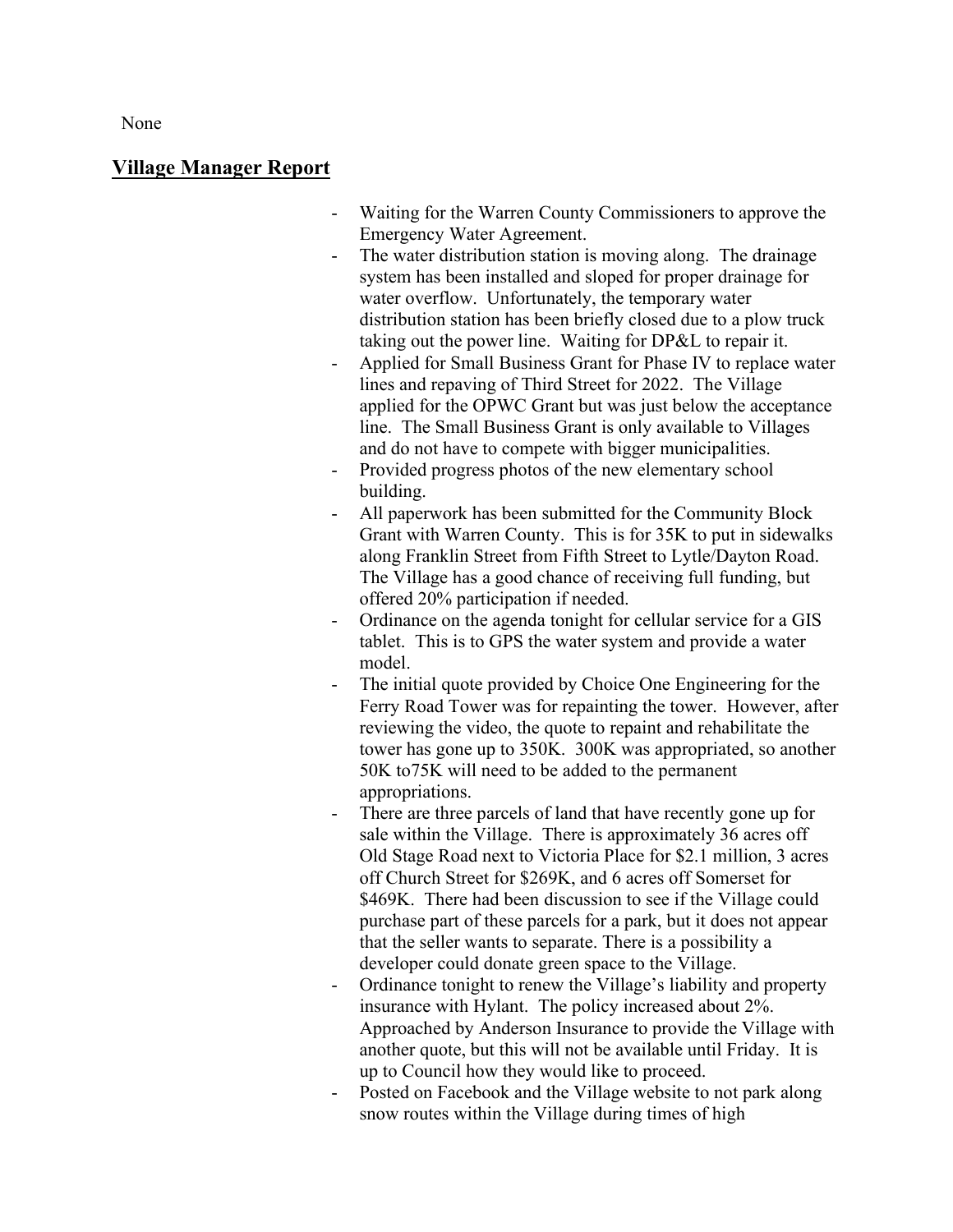accumulation of snow. Had to knock on several doors to ask residents to move cars. If the cars are not moved to allow for plowing, the cars could be towed or owners cited.

- Gary Hoffman contacted the Village about filling in the property at the corner of Route 73 and Route 42. He has provided paperwork of an engineering study by Stantech and provided approval from FEMA to change the floodplain. Turned the paperwork over to Choice One for review, this should be covered under third party expenses. There are concerns that this will impact the Village well fields. Spoke with Warren County Water and Sewer because the sewer plant could be affected by this. However, Chris Brausch did not express any concern. Stantech study claims that filling in this property will only raise the water table by 1/8" as the flood plain is so spread out.
- Pursuing another grant with the EPA to help residents replace lead water lines from the meter to the house. Currently working with Choice One to apply for this grant.
- 2020 Census has been filled out and received certification for participation.
- The Township Newsletter is asking for submittals by March 5. Mrs. Miller volunteered to write the article.

## **Police Report**

- The new CAD system does not generate a Calls for Service report, so one was provided by compiling the calls by hand.
- Mayor's Court Report has been provided for review.
- Recycling Rally has been scheduled for April 24. The Village has agreed to provide two employees and contacted Rumpke to be there during the rally.
- Attended Veteran's Court.

Ms. Dedden provided several comments on the Village Manager's report. She stated she did not believe the County Commissioners would approve the Block Grant for new sidewalks. She also expressed her disappointment in the 100K quote increase to rehab and repaint Lytle-Ferry water tower and suggested that the money be deducted from another project like repaving streets. Ms. Dedden also stated she did not agree in purchasing land for a new park. She did support getting another quote for liability and property insurance. She conveyed her belief that filling in the Hoffman property would cause issues with the Village well fields. She thanked Mrs. Miller for stepping up to write the article for the Township Magazine.

Chief Copeland stated that Council can review the study performed by Stantech on the Hoffman property. He summarized that the study suggests because of the wide spread of the flood plains filling in the two acres will only raise flood levels by 1/8". Ms. Dedden asked if the land is filled in and it does cause issues, what can the Village do from a legal standpoint. Chief Copeland stated that the EPA reviewed the application and FEMA changed the boundaries of flood plain,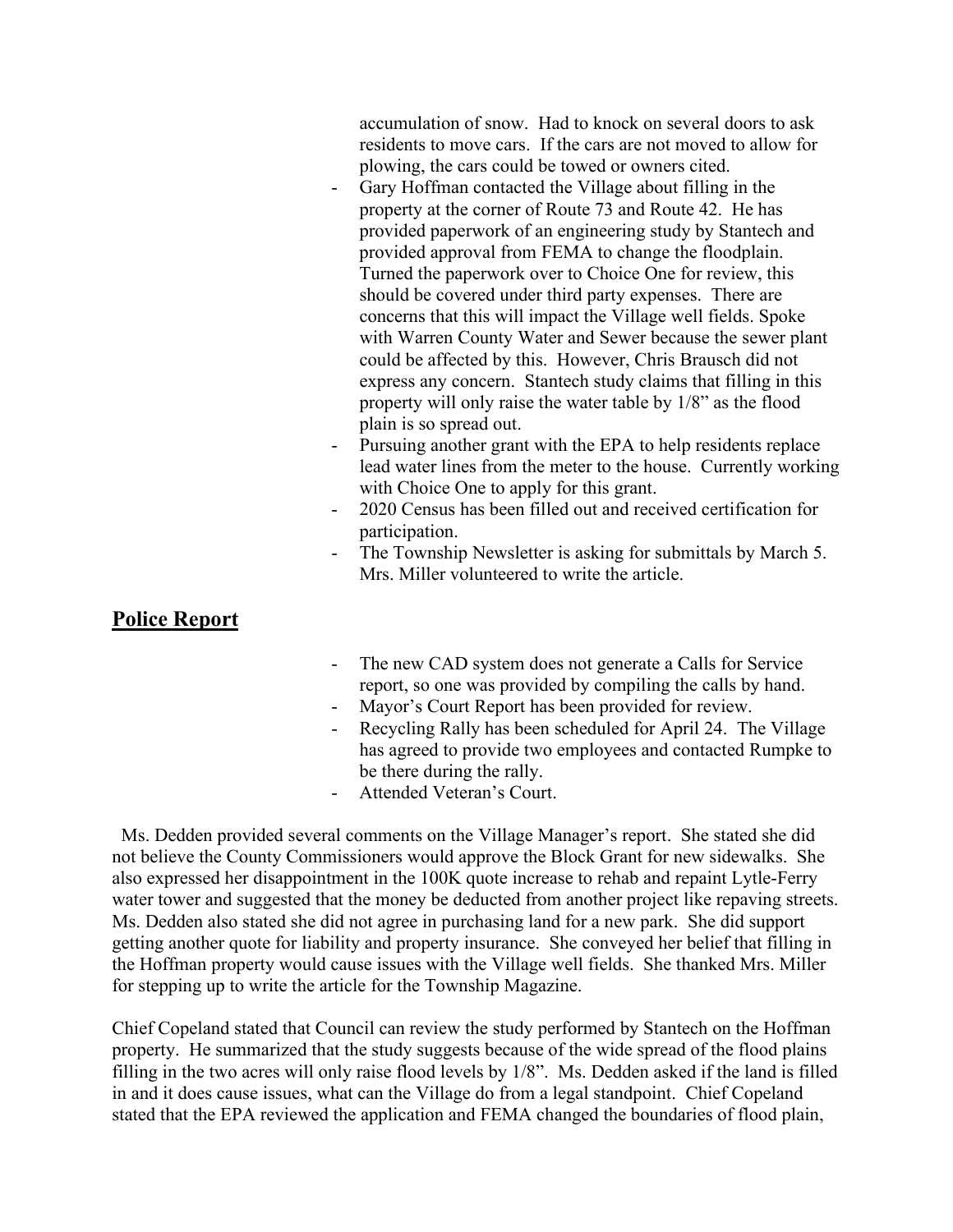so the Hoffman property is no longer within them. He feels that at this point, the Village can not do much to stop Mr. Hoffman. However, Choice One has been contacted to look over the study and ensure that Stantech's data is correct. Mr. Gallagher asked Mr. Forbes at what point does it become a legal obligation on behalf of the engineering firm that did the study and it proves to be false information and does negatively affect the well heads. Mr. Forbes stated that he would have to investigate this.

Mr. Colvin asked if Choice One looks over the paperwork from Stantech and agrees with their study, would this change the opinion of Council members. Mr. Gallagher suggested that Choice One does a study on behalf of the Village to see the impact of filling in these two acres. Chief Copeland stated this is what he has asked Choice One to do. Mr. Colvin asked if Wessler would be a better choice for this study. Chief Copeland said he would reach out to Wessler.

 Mr. Colvin asked about the EPA grant money to replace lead service lines. Since the Village has identified that this may be an issue, is the Village opening themselves up to have to act. Chief Copeland stated that this is the customer side of the meter. It is not the responsibility of the Village; the grant money is to help the customer.

 Mr. Colvin asked for information on other insurance company asking to provide an insurance quote. Mr. Lauffer explained, the individual is a commercial insurance agent from Ohio Insurance Alliance Group and does work within the same office as Mr. Lauffer. At this time, there was a discussion if this would be a conflict of interest. Mr. Forbes stated that he has discussed this with Mr. Lauffer and if Councilmember Lauffer abstains from the vote, recuses himself from discussion, and does not get anything of value from this, then it is fine. The consensus was that it would benefit the Village to get another quote and compare coverage and price to ensure the Village gets the best coverage.

 Mr. Gallagher said he believes getting the water system on a GIS tablet will be a tremendous asset to the Village. It will save time and manhours by providing all the details needed to the water operator when dealing with a water break before having to dig up the line.

 Mr. Gallagher asked if the quote for the water tower rehabilitation project is on the high side. Chief Copeland stated that it is padded to plan for worse case scenario. He is hoping that the bids will be low as the companies are bidding against each other.

 Mr. Gallagher asked if there would be another option instead of backfilling the Hoffman property such as putting a 16" corrugated pipe encompassing the property. Chief Copeland stated that he does not think Mr. Hoffman would consider this or that option would keep the area from flooding.

 Mr. Gallagher wanted to stress that the 36 acres next to Victoria Place should not be allowed to tap into the push line. Chief Copeland stated the Village would have to approve the developers water plan and would not allow them to do this.

 Mr. Gallagher asked with the EPA lead grant, would the Village be doing the work. He believes this could place a liability on the Village. Chief Copeland stated the quotes provided were for Choice One to do all the work and this will alleviate the liability on the Village. Mr.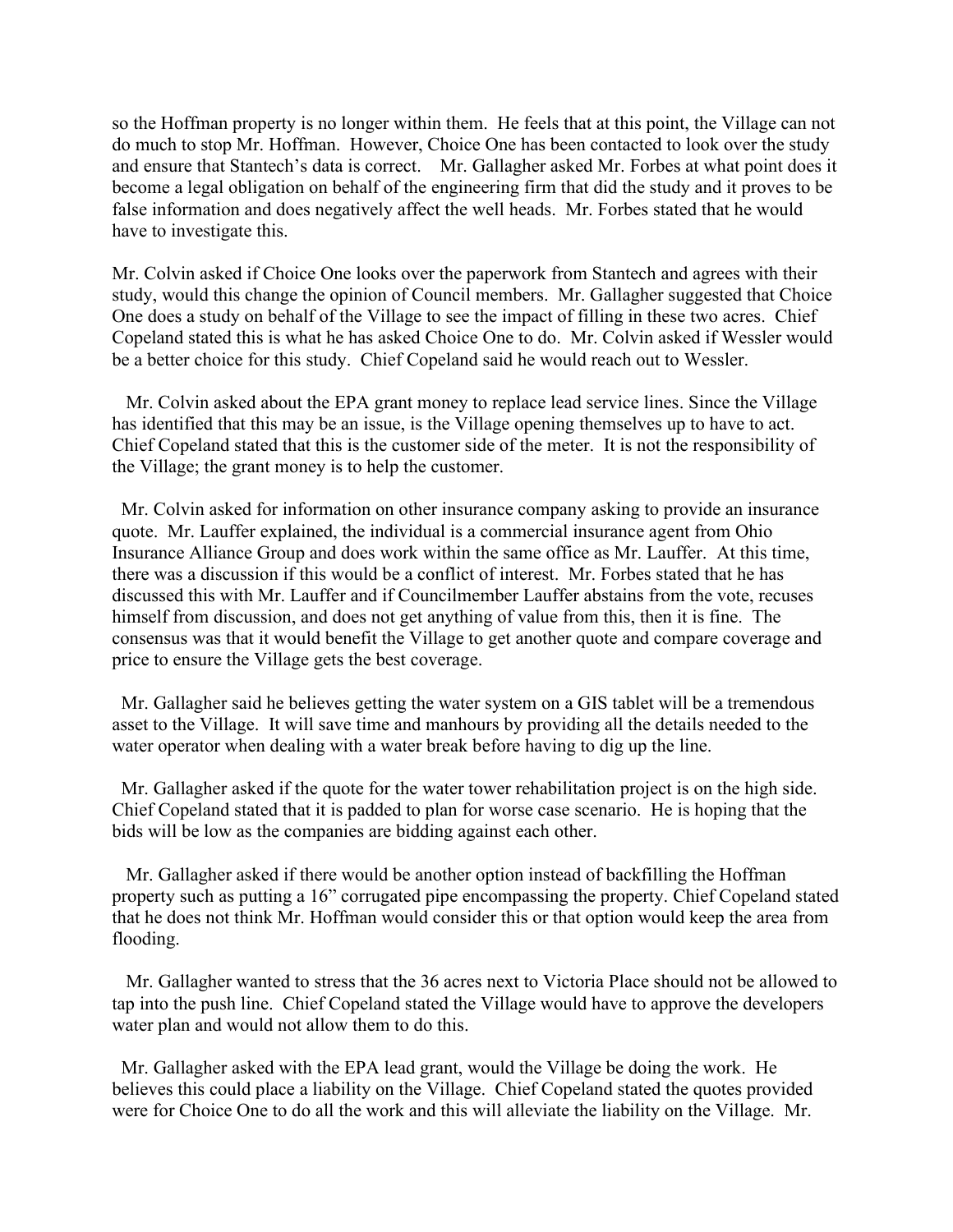Lauffer also stated that residents may want to consider an addon to their insurance coverage called underground service lines coverage for as little as \$30 a year to help replace underground lines.

## **Financial Director Report**

Ms. Morley stated that Jim Hough from Wade Insurance is working on getting together health insurance quotes for the period of 1 May 2021 to 30 April 2022. Open enrollment started February 1<sup>st</sup> and all employees just finished updating Formfire.

## **Law Report**

None

## **New Business**

 Mrs. Miller volunteered to write the Township Magazine article for the Village and asked for ideas from everyone.

#### **Legislation**

#### **First Reading of Ordinances and Resolutions**

#### **Ordinance 2021-006**

Authorizing the Village Manager to Award Property and Liability Insurance Coverage for the Village of Waynesville and Declaring an Emergency

Ms. Dedden made a motion to table Ordinance 2021-006 until next meeting to receive another quote and Mr. Gallagher seconded the motion.

> Motion – Dedden Second – Gallagher

**Roll Call – 7 yeas**

#### **Ordinance 2021-007**

Authorizing the Village Manager to Execute an Agreement with Verizon Wireless for Cellular Service

Mr. Gallagher made the motion to have the first reading of Ordinance 2021-007 and was seconded Mr. Colvin.

> Motion – Gallagher Second – Colvin